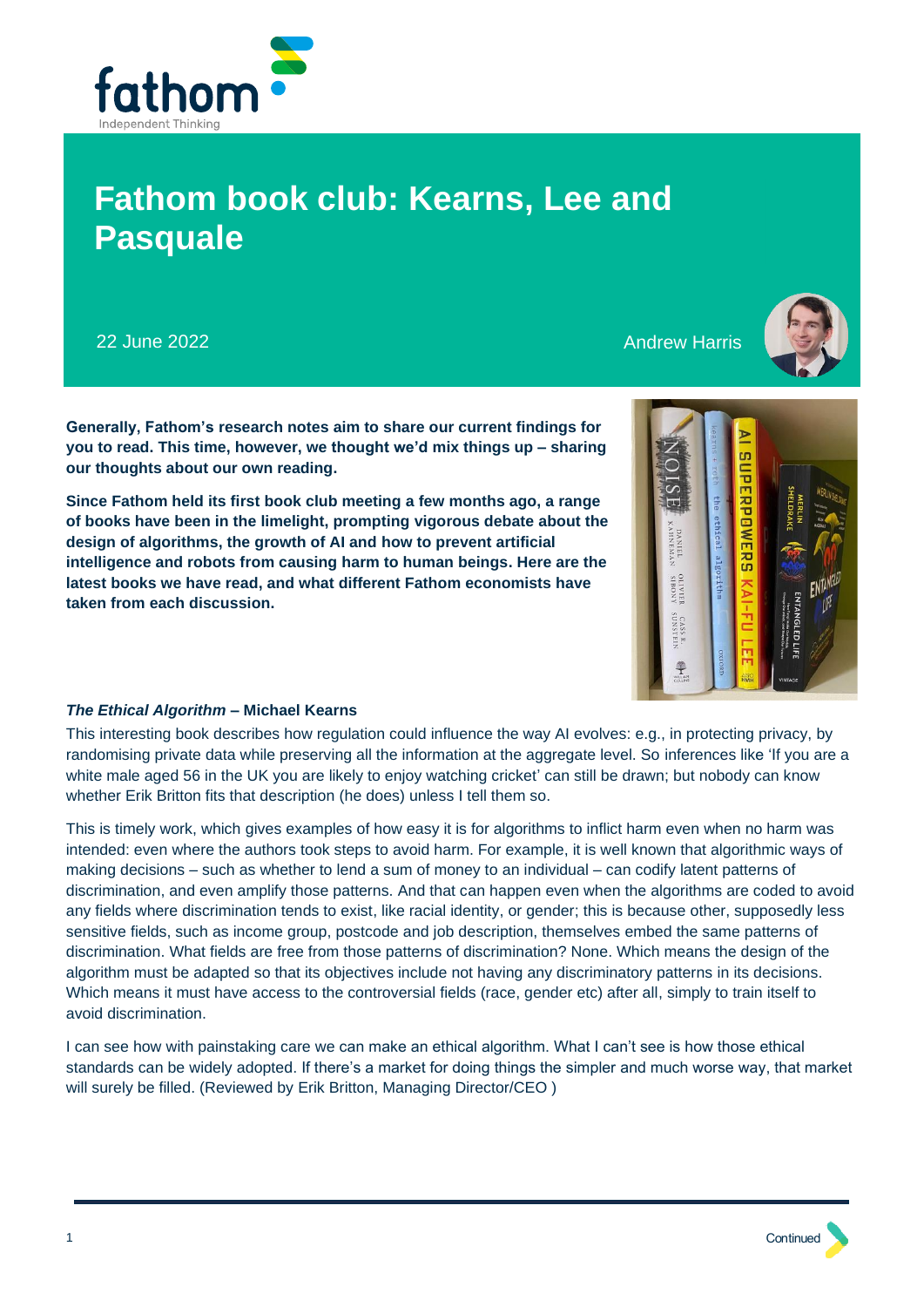

## *AI Superpowers: China, Silicon Valley and the New World Order* **– Kai-Fu Lee**

With AI likely to be the driving force behind the next wave of technological progress, Kai-Fu Lee takes us on a tour of the world's two AI superpowers. He argues that, while the US possesses the world's leading researchers, China's rapidly growing tech sector has access to better data. We concur with these points but are less convinced of the author's argument that the country with the data advantage will always win out. We are currently in the midst of a major consultancy project addressing exactly these questions. Conclusions will be revealed in due course... (Reviewed by Andrew Harris, Deputy Chief Economist)

## *New Laws of Robotics* **– Frank Pasquale**

[News](https://www.theguardian.com/technology/2022/jun/12/google-engineer-ai-bot-sentient-blake-lemoine) that a Google engineer was recently put on leave after becoming convinced that his artificial intelligence (AI) was sentient has revived interest in the potential for increasingly humanlike AI. Whether you think that such an outcome is utopian or dystopian partly depends on which sci-fi movies you have watched, but it is also up to us at least, that is the message from *New Laws of Robotics*, a 2020 book by Frank Pasquale, a professor at Brooklyn Law School.

In the book, Pasquale updates Isaac Asimov's [Three Laws of Robotics,](https://webhome.auburn.edu/~vestmon/robotics.html#:~:text=A%20robot%20may%20not%20injure,the%20First%20or%20Second%20Law.)<sup>1</sup> offering four new rules to guide our interaction with machines and AI. There is a lot to like in his suggestions: robots should complement professionals, not replace them; AI should not counterfeit humanity; AI should not intensify zero-sum arms races; and AI must always indicate their human owner or creator, to ensure accountability. If achieved, these rules would certainly lessen anxiety about potentially harmful unintended consequences from rapid technological change.

I was left wondering however whether Pasquale's proposals were practical. The world has found it difficult to reach international agreement on its response to climate change. As with climate, there would be the potential for countries to 'free-ride' on any protocol on AI and robotics. The consequences look particularly fraught, considering that it is democracies in Europe and North America that would be most likely to implement more stringent regulation — leaving them at risk of being left behind by competitors in an increasingly multi-polar world. Such an outcome may be even scarier than sentient AI. (Reviewed by Kevin Loane, Head of Fathom USA)

*COMING UP: next time in Fathom's book club we will be reading about husbanding the planet's resources, life on the sheep farm and the extraordinary world of fungi.*

#### **Further reading**

[Fathom book club: Copeland, Kahneman and Rozelle](https://www.fathom-consulting.com/research-notes/fathom-book-club-copeland-kahneman-and-rozelle/) Thank Fathom It's Friday: Big Data, or Big Brother?

1. Not to injure humans, to obey orders given by humans, and to protect itself as long as that does not violate laws one or two